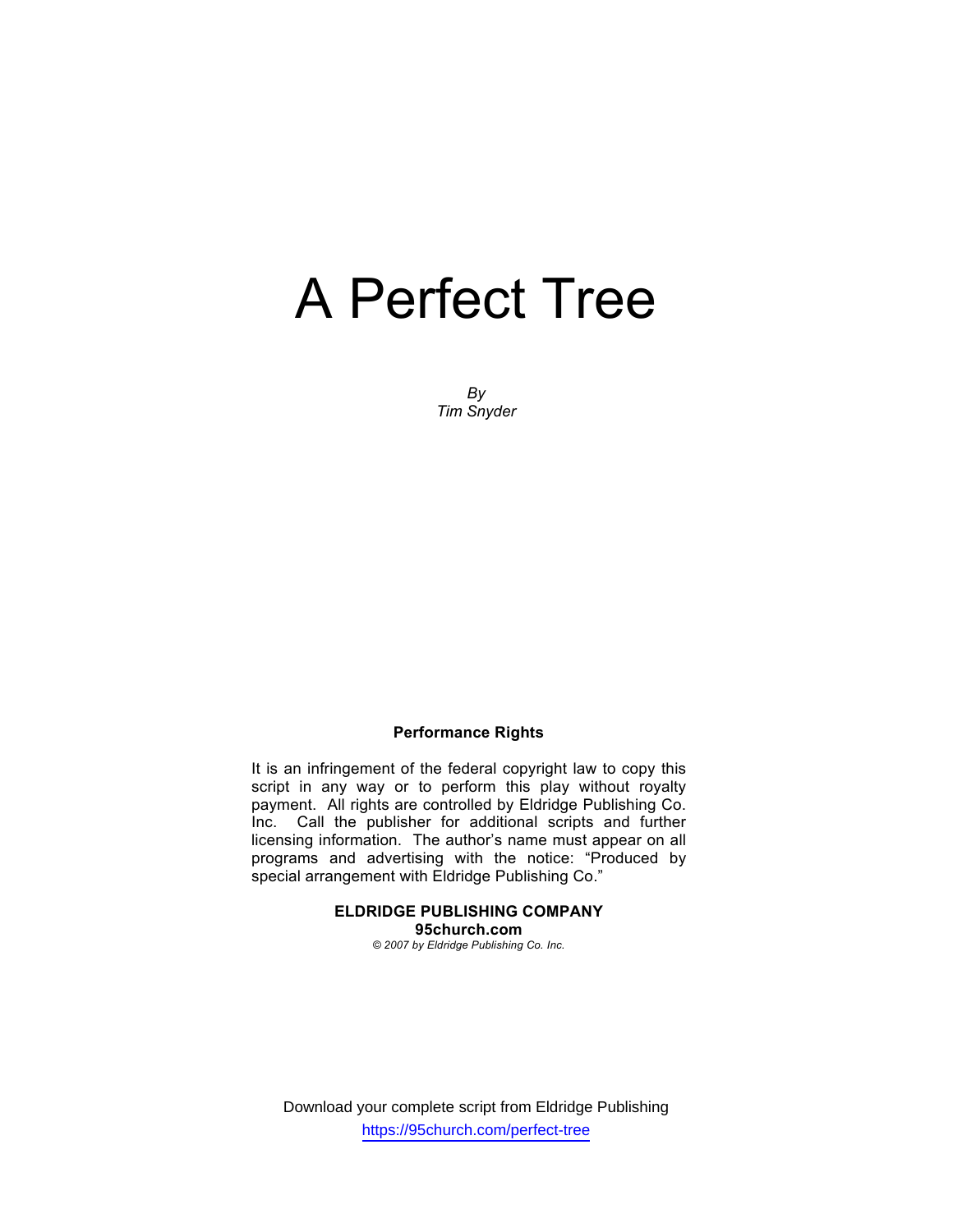*- 2 -* 

#### **DEDICATION**

*"To the Image Express drama team, the Celebration Choir, and the good folks of Bethel Community Church of the Nazarene, Medway, Ohio, who were not afraid to accept a stranger and make him one of*   $-$  The Playwright, Tim Snyder

#### **STORY OF THE PLAY**

 Joe, deeply hurt by his daughter's rebellious marriage to Mark, has not been able to accept his son-in-law or the child which prompted the marriage. When Mark, sent by his wife, arrives at Joe's Christmas tree sales lot to give him a hand, the stage is set for a bitter confrontation. Although Joe is known for the gentle Christmas spirit he shares with his customers, he has none to offer his unwanted son-in-law. However, meeting with Miz Wilma, a social worker; Margie, a local bag lady; and others, especially after they've visited a nativity scene, start Joe to rethinking his position. Finally, when he sells a beautiful, but slightly imperfect tree Joe is forced to face the bitterness he harbors. His change of heart is delivered by none other than Joe himself. "A Perfect Tree" is a meaningful story of forgiveness and acceptance. An optional children's nativity scene and opportunities for carols enhance the play.

#### **SETTINGS**

 A temporary Christmas tree sales lot on a busy street in a large city. The lot occupies much of the stage. The sidewalk runs from left to right in front of it. Two poles connected at their top by a sign announcing "Joe's Christmas Trees" stand center. A "Closed/Open" sign hangs on one of the poles. A few trees for sale (real ones, if available) stand stage left. An over-flowing trash container with cans and paper scattered around it sits beside the stage right pole.

 The nativity scene can be staged simply with a manger and several bales of hay.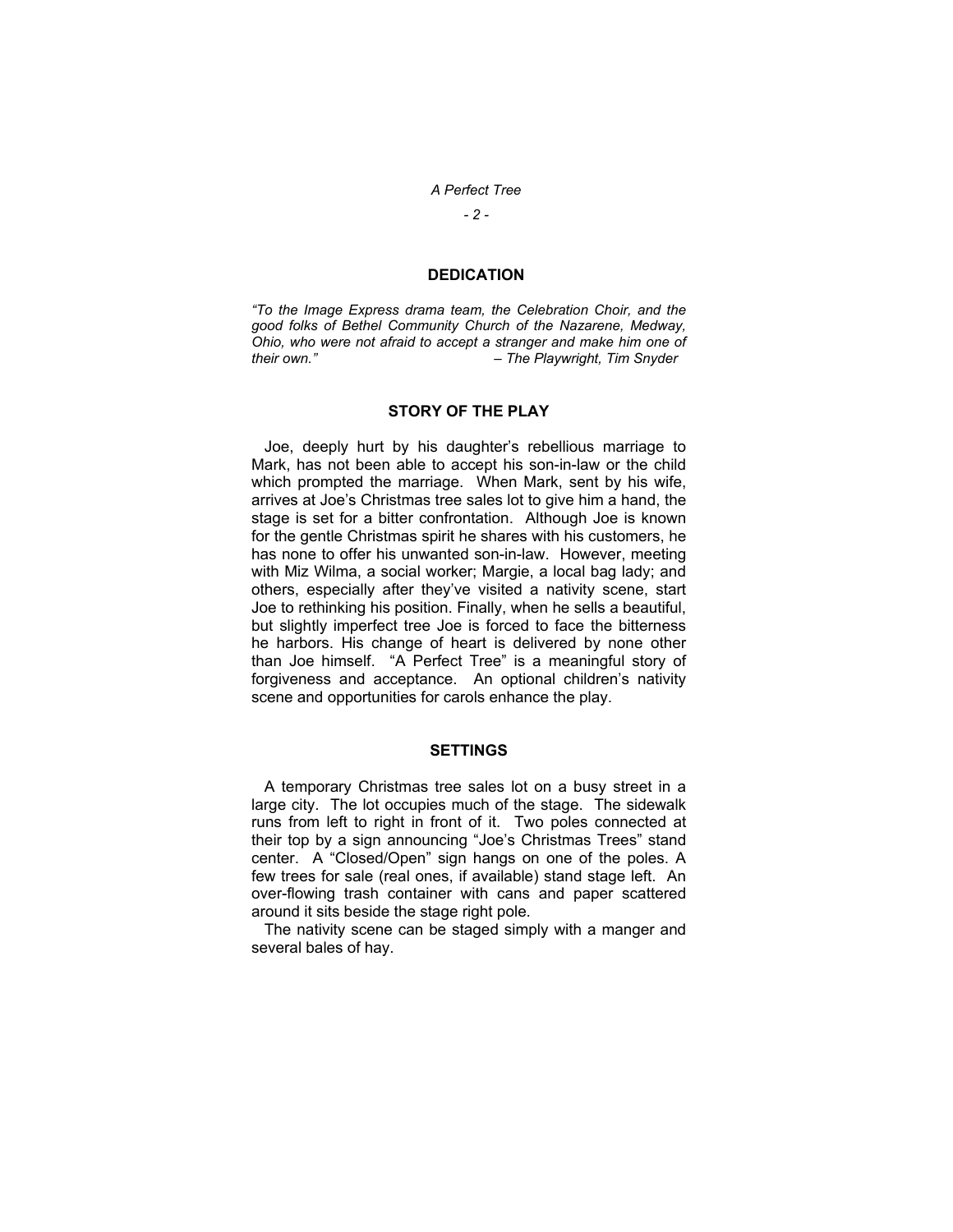*- 3 -* 

## **CAST OF CHARACTERS**

*(5 m, 5 w, extras as nativity characters, carolers and shoppers)* 

**JOE:** The Christmas tree salesman, an entrepreneur who rents this space every year. In his mid-fifties, he's had troubles aplenty, but manages to keep his good humor, usually.

**MARK CASTLEMAN:** Joe's son-in-law. Early twenties.

**MIZ WILMA:** An employee of the city social services department who lives and works in the neighborhood.

**MARGIE:** A local bag lady.

**OFFICER LINKHART:** This street is part of his beat.

- **COUPLE 1:** Composed of MAN 1 and WOMAN 1; obviously successful, they know what they want and will accept nothing less.
- **WOMAN SHOPPER:** In desperate need of a Christmas tree.
- **COUPLE 2:** Composed of MAN 2 and WOMAN 2; also shopping for just the right tree.
- **NATIVITY CHARACTERS / CAROLERS / SHOPPERS:**  Nativity characters may be played by children. Number of carolers, shoppers, business people, etc. may vary according to the size of the stage and available actors.

*NOTE: Although this is a one-act play, performance time will vary depending on how elaborately the nativity scene is staged.*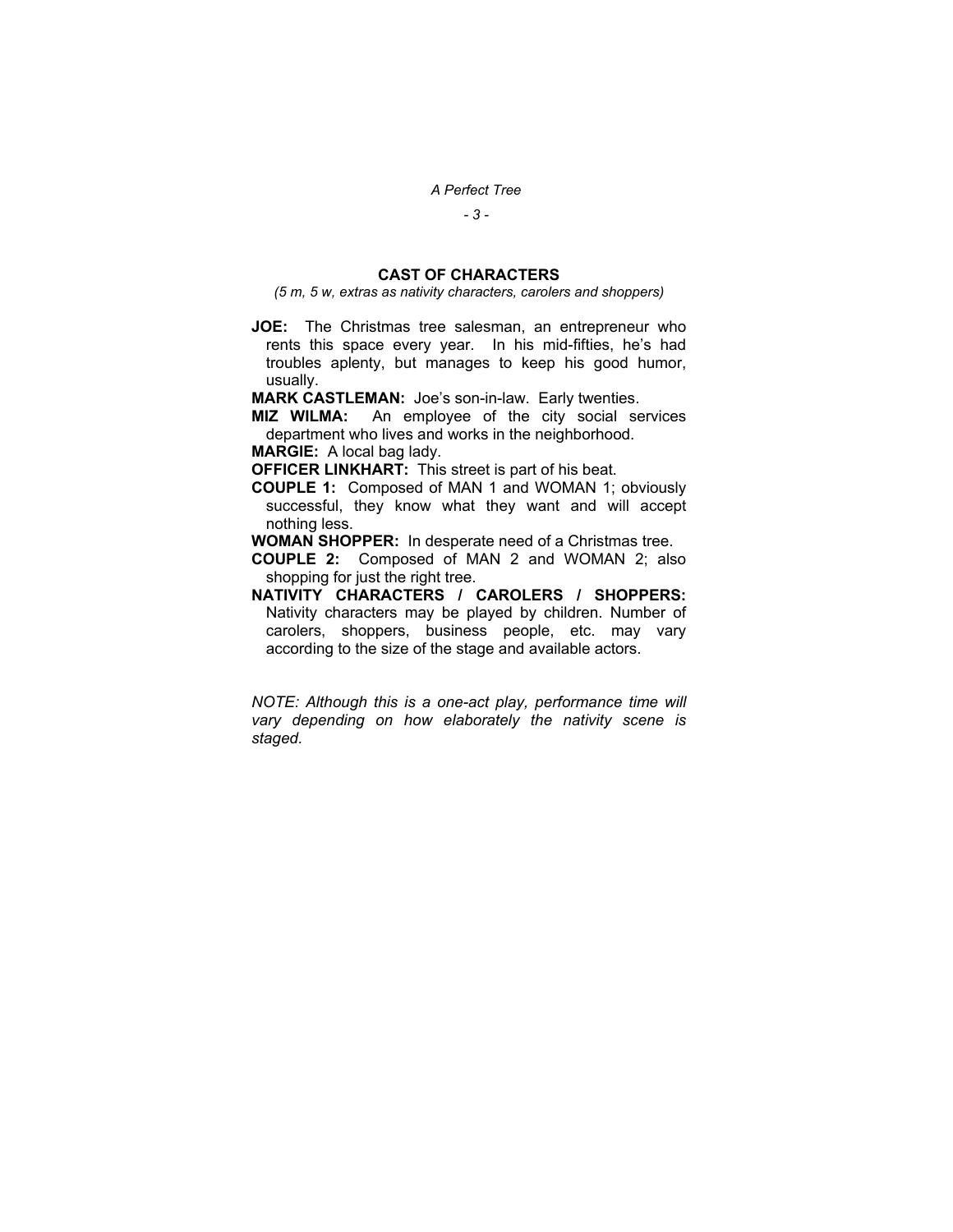*- 4 -* 

*(This page for your notes.)*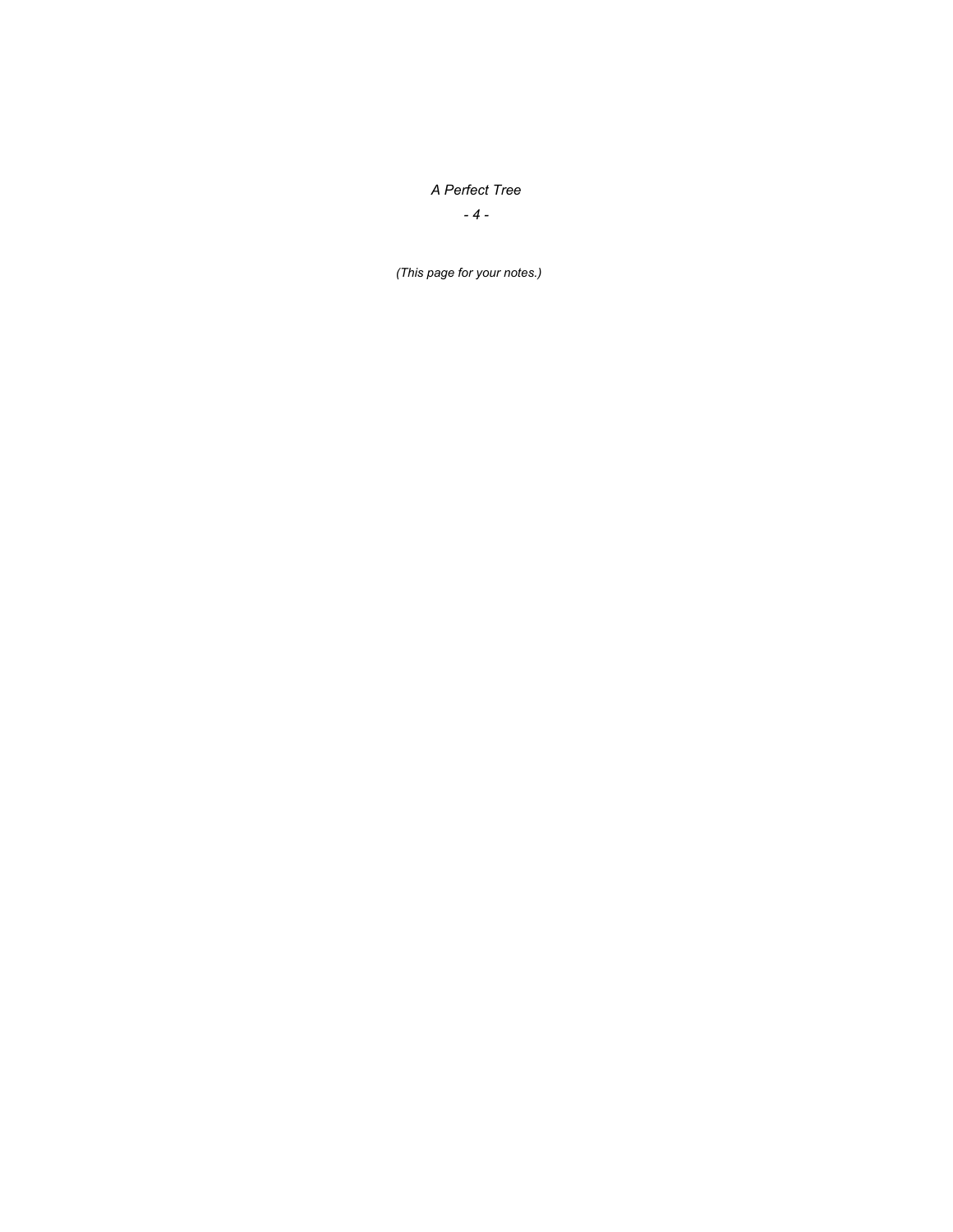*- 5 -* 

## **A Perfect Tree**

*(JOE enters stage left humming "Hark! the Herald Angels Sing." It is morning, and not much is happening on the street. He flips the "Closed" sign around so that it reads "Open." OFFICER LINKHART enters stage left.)* 

OFFICER: Hey, Joe! Ready for another day, eh?

- JOE: Why, hello, Officer Linkhart. Out early yourself, aren't you?
- OFFICER: I drew the early shift today. Good thing, too. It's been getting mighty chilly out here on the street in the evenings.
- JOE: It sure has. I'm glad enough to close up at the end of the day. Can't take the cold like I used to.
- OFFICER: Getting old's a pain in the neck, isn't it?
- JOE: It can be, if you let it. By the way, I've been set up here nearly a month and you still haven't asked to see my license. *(JOE reaches for his wallet.)* I've got it right here ….
- OFFICER: Never mind, Joe. I know you've got it. If all the street vendors I deal with were half as honest as you, I'd have nothing to do but run down bank robbers and clean up after automobile accidents.

JOE: Well, I try to do the right thing. It's just good business.

- OFFICER: Good business indeed. I have yet to get the first complaint about you, and on this street, that's something. Well, I better get moving. My feet will freeze to the pavement if I stand around too long. Good day to you, Joe. Hope you make a lot of sales.
- JOE: Thanks, Officer Linkhart. Try to keep warm. And Merry Christmas!

*(OFFICER exits stage right. JOE returns to fussing over his trees. MIZ WILMA enters stage right.)* 

MIZ WILMA: Good morning, Joe.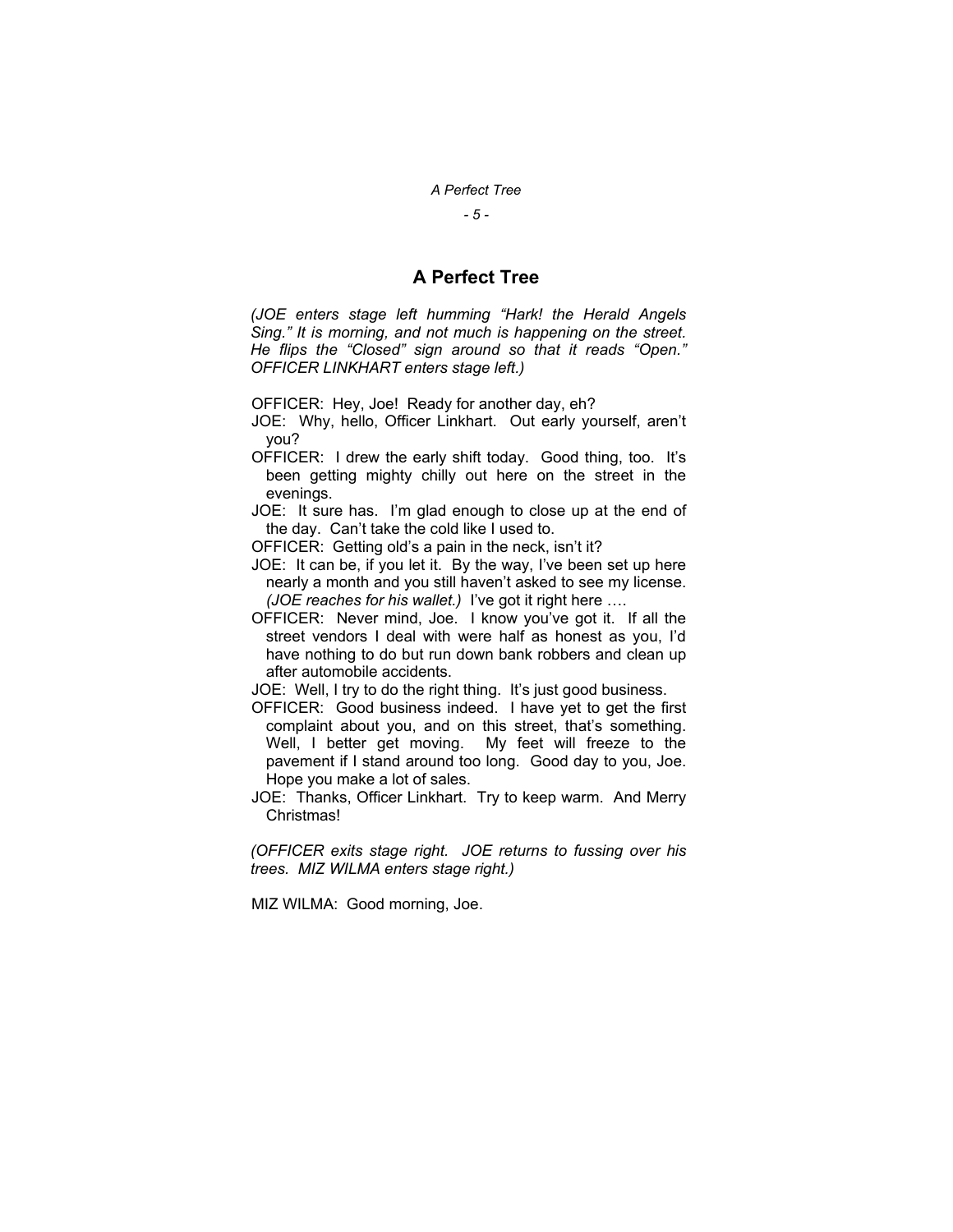*- 6 -* 

- JOE: And a good morning to you, Miz Wilma. Out mighty early today, aren't you? I guess the city social services department never sleeps.
- MIZ WILMA: *(Laughing.)* Oh, I sleep, Joe. Make no mistake about that! I have an early appointment today on Brendan Court and need to get my paperwork at the office before heading over to it. Might even have time to enjoy a peaceful cup of coffee before everyone else comes trooping in.
- JOE: A cup of really hot coffee would taste pretty good right now.
- MIZ WILMA: Would you like me to get you one? I can pick you up a cup at Harry's Diner on my way back.
- JOE: No, no. That would be too far out of your way. I've got a thermos in the truck somewhere.
- MIZ WILMA: So, how are you doing, Joe—with your heart, I mean?
- JOE: The doctor said it was just a mild case of angina.
- MIZ WILMA: Maybe so, but you had us worried there for awhile. What would the season be without Joe and his Christmas tree stand on this corner?
- JOE: Well, it was just a little attack, and that was months ago. I'm fine now.
- MIZ WILMA: And we're all glad for that. You're a tradition, you know. How long have you been selling trees here, Joe?
- JOE: Let's see …. Maryann was one year old when I got my first license. That was over on Second Street. Got this spot four years later, so I guess it must be about fifteen years now.
- MIZ WILMA: I remember when Maryann used to help you out here. She was quite the little salesgirl. How's she doing? Didn't she just have a baby?
- JOE: Yes. A girl.
- MIZ WILMA: A girl! Oh, how wonderful! You must be quite the proud grandpa. I can't believe you've never shown me her picture.
- JOE: Yeah. Say, how did that tree you bought for the office work out?
- MIZ WILMA: It was perfect.
- JOE: Thought it would be. I saved it back just for you.